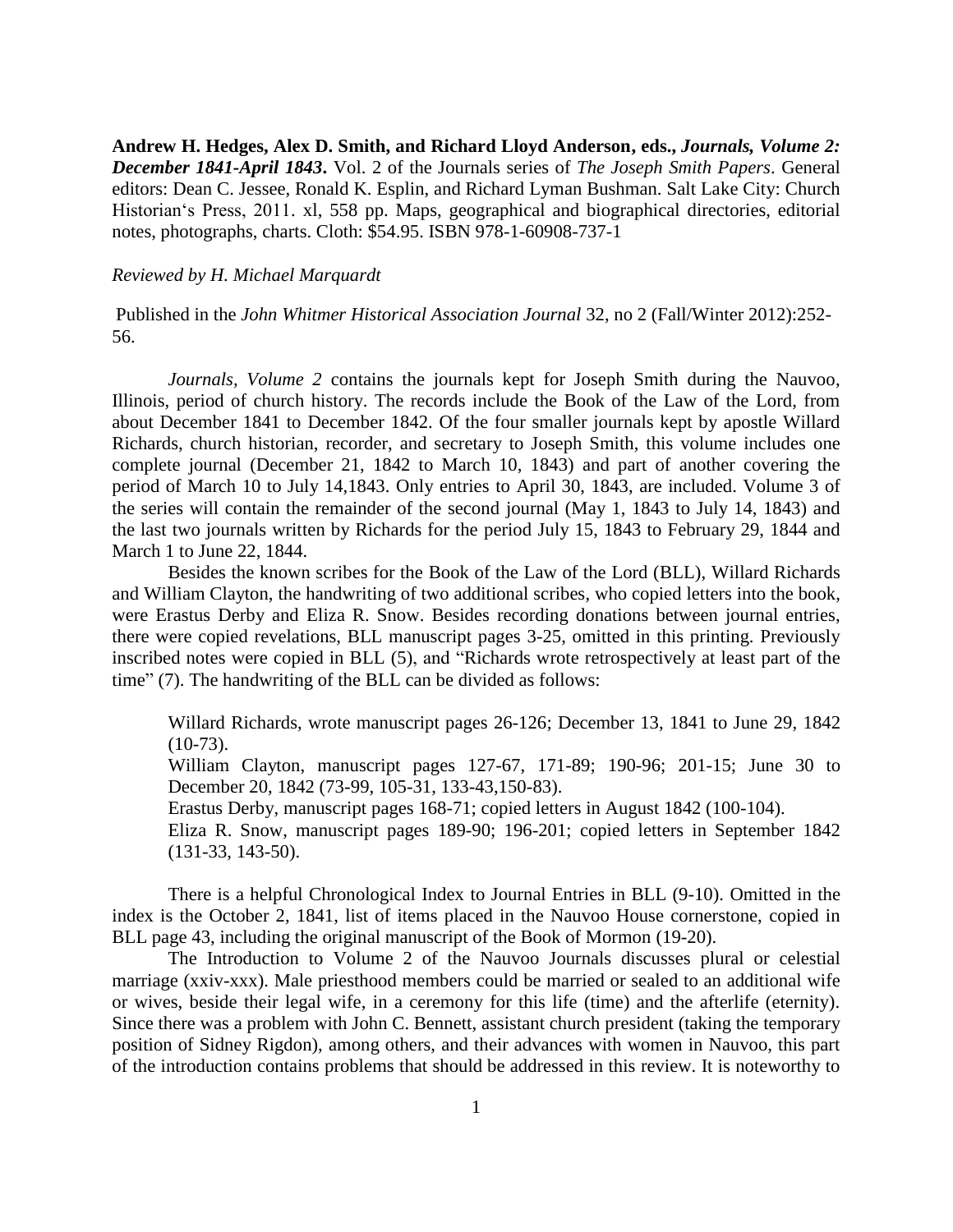know that the BLL does not contain copies of documents relating to Bennett, such as the proposed church withdrawal of fellowship, Bennett's own withdrawal (to have his name removed from the church record of members), or his resignation as Nauvoo's Mayor.

Mixed messages were given by some in leadership positions regarding marriage covenants. Men holding the priesthood who followed the new practice of multiple wives denied the practice which caused a division within the church. Many saw no problem with additional wives while other church members followed the public teachings of church leaders, the Book of Mormon, and the Doctrine and Covenants.

It was rumored about April 1842, that Joseph Smith privately asked Miss Nancy Rigdon, a daughter of his first counselor in the church presidency, Sidney Rigdon, to become his (Smith's) spiritual wife. She declined but Smith had Willard Richards deliver to her a doctrinal letter. The letter contained ideas that were conducive to persuading a person to accept a religious principle, though it may be contrary to the accepted norm, in this case marriage.<sup>1</sup>

Stephen Markham wrote disparaging comments about John C. Bennett and Nancy, insinuating that they "were guilty of unlawful and illicit intercourse with each other."<sup>2</sup> Sidney Rigdon countered this by stating that "Markham is not to be believed, that his word for truth and veracity is not good."<sup>3</sup> The statement by Markham was so unreliable that the *Wasp* reported, "We are authorized to say, by Gen. Joseph Smith, that the affidavit of Stephen Markham, relative to Miss Nancy Rigdon, as published in the handbill of affidavits, was unauthorized by him: the certificate of Elder Rigdon relative to the letter, being satisfactory.<sup>"4</sup> A handbill was authorized by Smith who made no affidavit regarding his discussion with Nancy Rigdon.

Though Nancy did not make an affidavit, her father Sidney Rigdon wrote a statement that there was such a letter but that it was not authorized by Nancy to be published. "She never said to Gen. Bennett or any other person, that said letter was written by said Mr. Smith, nor in his hand writing, but by another person, and in another persons' [sic] hand writing."Rigdon further said that Joseph Smith "denied to me the authorship of that letter."<sup>5</sup> The BLL records dates when Joseph Smith visited the Ridgon home on May 13 (56) and June 28 (71) to discuss problems between them.

<sup>4</sup> "We are authorized to say," *Wasp* September 3, 1842):2.

5 Sidney Rigdon to Editor of the Wasp, 27 August 1842, *Wasp* 1 (September 3, 1842):4; also printed in *Affidavits and Certificates*.

 1 John C. Bennett, to the Editor of the Journal, Letter [No. 6], 3 August 1842, *Springfield, Illinois Sangamo Journal*, August 19, 1842.

<sup>2</sup> Affidavit of Stephen Markham, 29 August 1842, published in the broadside *Affidavits and Certificates, Disproving the Statements and Affidavits Contained in John C. Bennett's Letters.*  Nauvoo. Aug. 31, 1842.

<sup>&</sup>lt;sup>3</sup> "Certificate of Sidney Rigdon, Esq.," 3 September 1842, *Sangamo Journal*, September 23, 1842.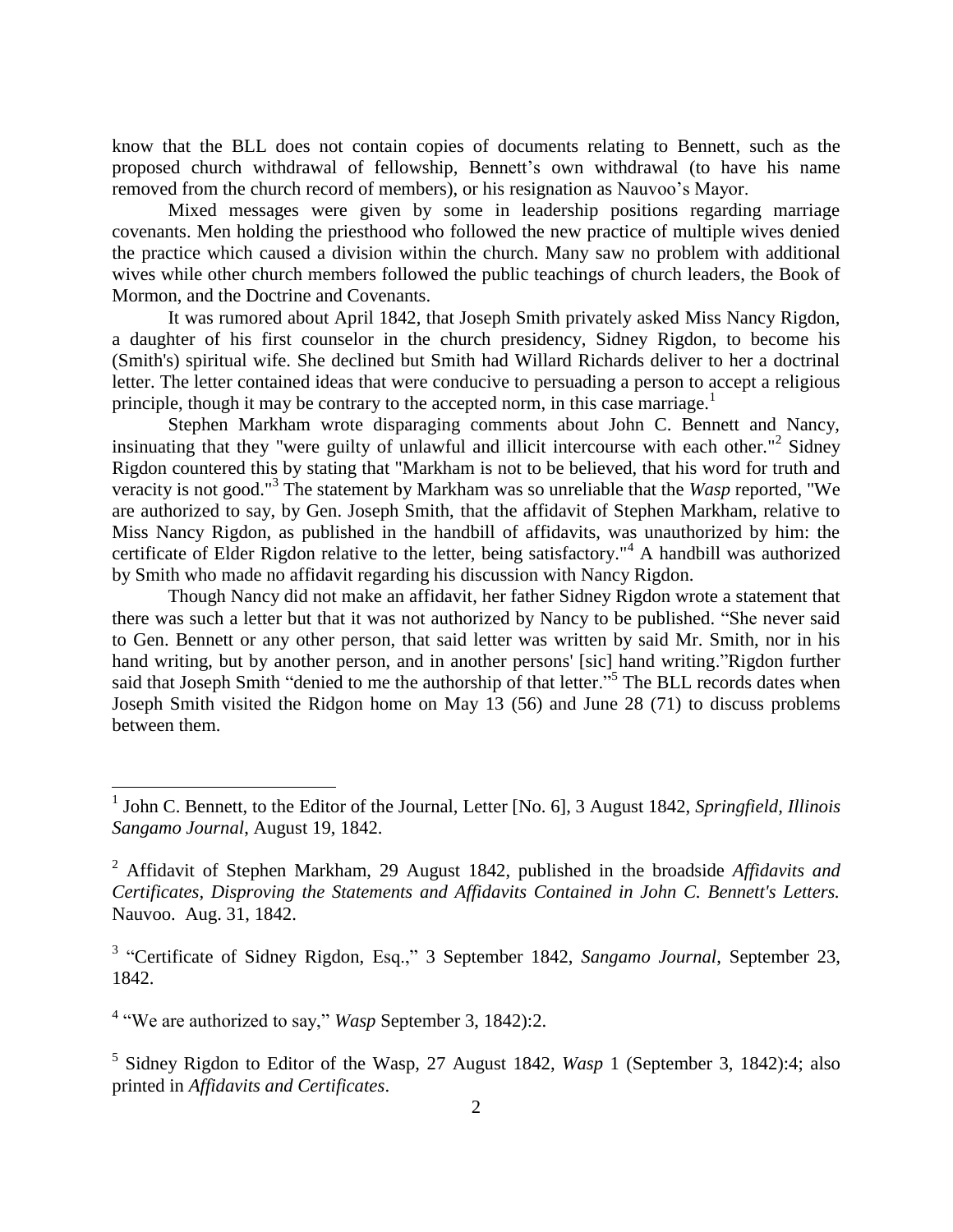Three years later, in 1845, Apostle Orson Hyde (who was not in Nauvoo in 1842) gave a discourse concerning Sidney Rigdon, now excommunicated from the church, and said, "During my absence to Palestine, the conduct of his daughter, Nancy, became so notorious in this city, according to common rumor, she was regarded generally, little if any better than a prostitute" and that Joseph Smith visited her to "reclaim her if possible."<sup>6</sup>

After Bennett's excommunication on June 18, 1842, not May 11, the date given in a number of footnotes, Joseph Smith had sealed to him as plural wives Eliza R. Snow (June 29, 1842) and Sarah Ann Whitney (July 27, 1842). As far as can be determined these wives were sealed without the knowledge of Smith's wife Emma. Trying to be together with his plural wives would be done in secret. Whether Smith provided support for his wives is an interesting question. No rules were given such as to where the wives would reside or how possible pregnancy would be explained. Those sealed to Joseph Smith did not associate in a family capacity (living together). One reason why plural marriage was not preached publically was that for a man to have more than one wife would be in violation of church law and the Illinois state civil law relating to bigamy.

It is important to note, since the editors mention the practice of plural marriage, that John C. Bennett in his book states that Joseph Smith "was privately married to his spiritual wives," listing a few wives including "Mrs. A\*\*\*\* S\*\*\*\*, by Apostle Brigham Young; and in that of Miss L\*\*\*\*\* B\*\*\*\*\*, by Elder Joseph Bates Noble."<sup>7</sup> Bennett would have known this information from Joseph Smith, being a confident in some matters. In Nauvoo at this time it is true that there were loose morals with priesthood holders using Smith's name to obtain their desires.

Joseph Smith used his religious influence in selective teachings (secret at the time) to male and female church members as he imparted his ideas for a ceremony to be performed for plural marriages. There is no indication that John C. Bennett performed or was a witness of any of the sealings of women to Joseph Smith. In fact Bennett and Smith tried to reconcile their different perspectives in what was being taught concerning relationships with women. On May 19 Bennett was asked by Smith if he knew anything personally against him. Bennett replied in part, "I have no difficulty with the heads of the church & Intend to continue with you. & hope the time may come when I may be restored to full confidence. & fellowship. & my former standing in the chu[r]ch" (60). Also on May 26 Bennett confessed the charges relating to females in Nauvoo and "was forgiven Joseph plead in his behalf" (63).

Footnote 62 mentions "the official notice informing the public of Bennett's excommunication" printed in the *Times and Seasons*, June 15, 1842 issue (xxviii). This is not

 6 *Speech of Elder Orson Hyde, Delivered before the High Priest's Quorum in Nauvoo, April 27th, 1845, Upon the Course and Conduct of Mr. Sidney Rigdon, and upon the Merits of his claims to the Presidency of the Church of Jesus Christ of Latter-Day Saints* (City of Joseph, IL: Printed by John Taylor, 1845), 27.

<sup>7</sup> John C. Bennett, *The History of the Saints; or an Exposé of Joe Smith and Mormonism* (Boston: Leland and Whiting, 1842), 256. These two wives (with asterisks for letters in their names) are Mrs. Agnes Smith (widow of Don Carlos Smith), sealed to Joseph Smith in January 1842 and Miss Louisa Beaman, sealed to Joseph Smith in April 1841.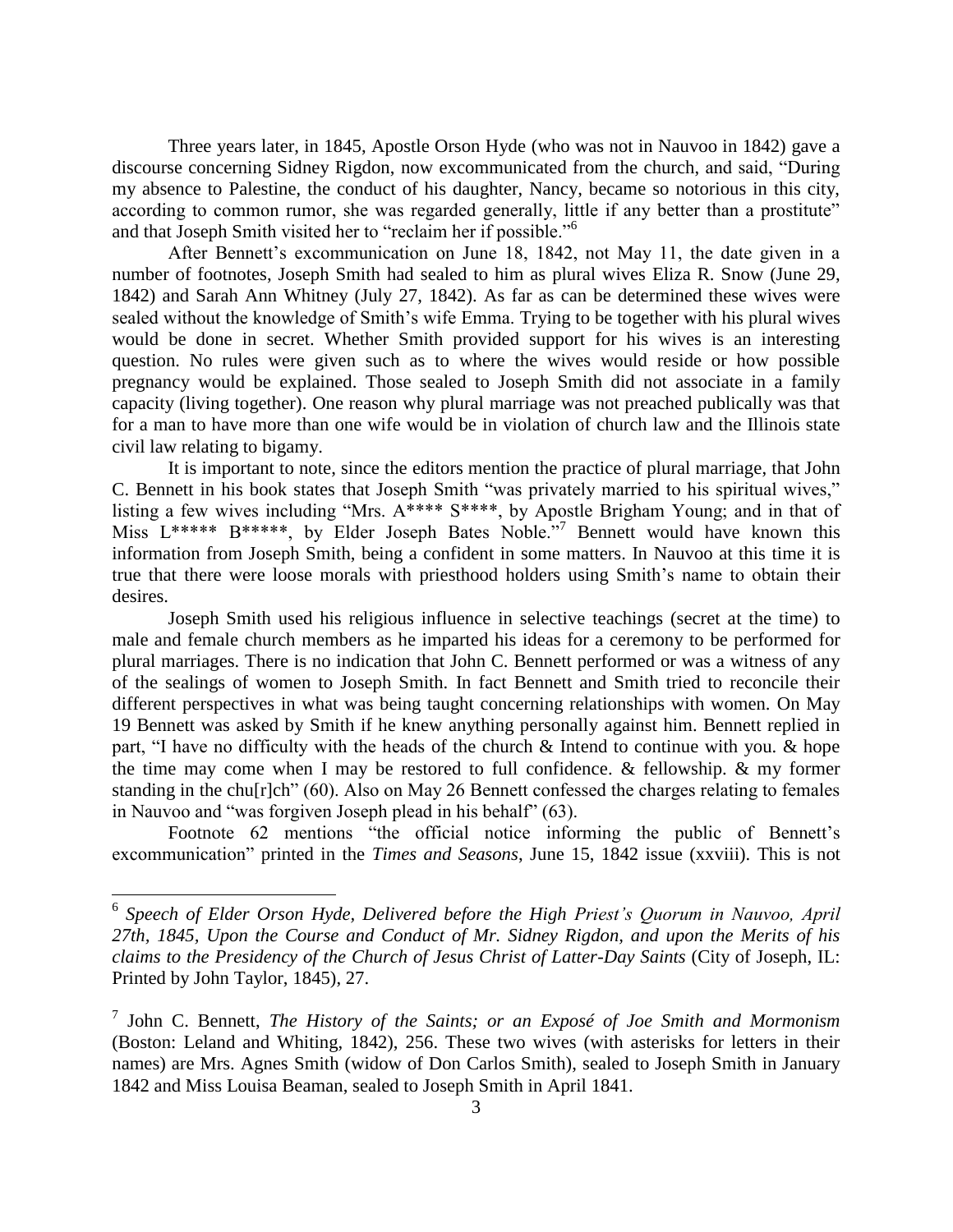correct as the May 11, 1842 notice was not an excommunication. This notice is repeatedly used as though it is the date Bennett was excluded from the church (55 n207; 60 n229; 63 n249; 411 and 443). There is no discussion regarding John C. Bennett's formal withdrawal. The records are clear that he withdrew from the church on May 17, 1842, and was finally excommunicated a month later. The May 11, 1842, document referred to in footnotes was written by Willard Richards and signed by members of the presidency, some apostles, and the bishops. The signatures of three members of the Quorum of the Twelve were not their own.<sup>8</sup>

The following is a copy of John C. Bennett's withdrawal from the church:

May 17th 1842. Br. James Sloan; You will be so good as to permit Gen. Bennett to withdraw his Name from the Church Record, if he desires to do so, and this with the best of feelings towards you and General Bennett. Joseph Smith.

In accordance with the above I have permitted General Bennett to withdraw his Membership from the Church of Jesus Christ of Latterday Saints, this 17th day of May 1842. the best of feelings Subsisting between all Parties. City of Nauvoo. May 17th 1842. James Sloan. General Church Clerk & Recorder. (Copy) Genl. Bennett has the original, which was signed by Joseph Smith.<sup>9</sup>

June 18, 1842, is the correct date of Bennett's excommunication. Bennett wrote a little over a week later, "On Saturday, the 18th of June, I was excommunicated from this holy sect."<sup>10</sup> The date is confirmed by a number of sources. The church record of members lists the name of John C. Bennett. His name was later crossed out with words added twice: (1) "done at his request May 17<sup>th</sup> 1842." and (2) " $\&$  cut off afterwards."<sup>11</sup> Patty Session mentions the same date as summarized in the *Woman's Exponent*, "on the 18th she says Joseph spoke concerning Dr.

 $\overline{a}$ 

<sup>&</sup>lt;sup>8</sup> "Notice,"box 5, folder 16, May 11, 1842, Joseph Smith Collection, LDS Church History Library, Salt Lake City. Willard Richards wrote in the names of John E. Page, William Smith, and George A. Smith. Page was not in Nauvoo but in Pittsburgh. Orson Pratt's name was also added by Richards and crossed out.

<sup>&</sup>lt;sup>9</sup> Letters Sent, box 2, folder 5, Joseph Smith Collection, LDS Church History Library. For John C. Bennett's printed copy see Bennett, *History of the Saints*, 40-41, with the added notation the same day: "The above is a true copy from the original. Orson Pratt." When Bennett joined with James J. Strang he produced his withdrawal. "Conference Minutes," *Voree Herald* 1 (October 1846):1.

<sup>&</sup>lt;sup>10</sup> John C. Bennett, to the Editor of the Journal, Letter [No. 1], 27 June 1842, *Sangamo Journal*, July 8, 1842. See also Andrew F. Smith, *The Saintly Scoundrel: The Life and Times of Dr. John Cook Bennett* (Urbana: University of Illinois Press, 1997), 91.

 $11$  "Certificates of Members" (outside binding title), contains the 1842 Nauvoo census. Far West and Nauvoo elders' certificates, CR 100 402, LDS Church History Library; microfilm 889,392, US and Canada Record Collection, LDS Family History Library, Salt Lake City.